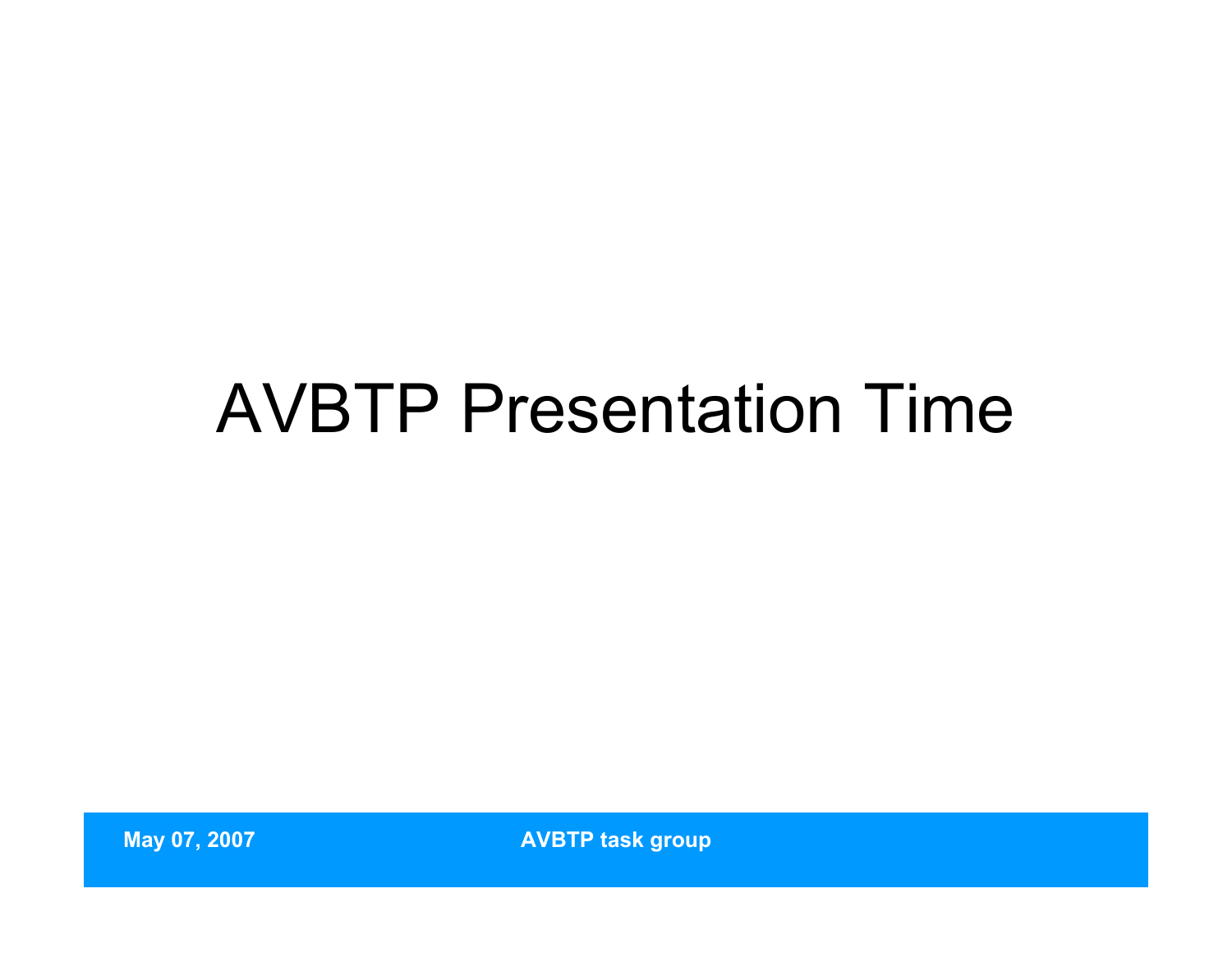## Life of an AVBTP stream

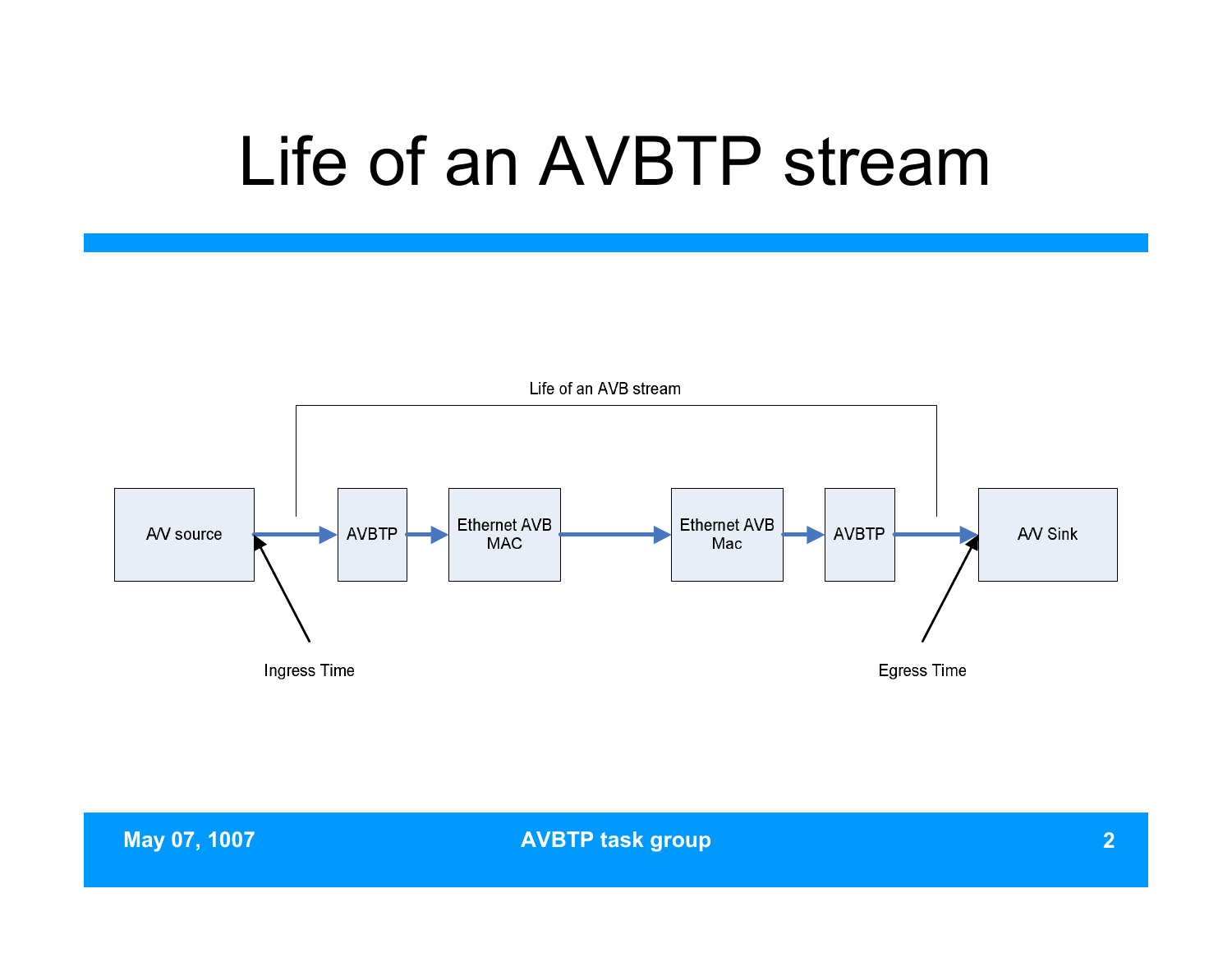# **Assumptions**

- The Presentation Time has the following purposes:
	- Reconstruction of the media clock
	- Account for link latency
	- Possible Synchronization of streams
- AVBTP Presentation time is only associated with a single AVBTP stream
- Presentation time is relative to the 802.1as clock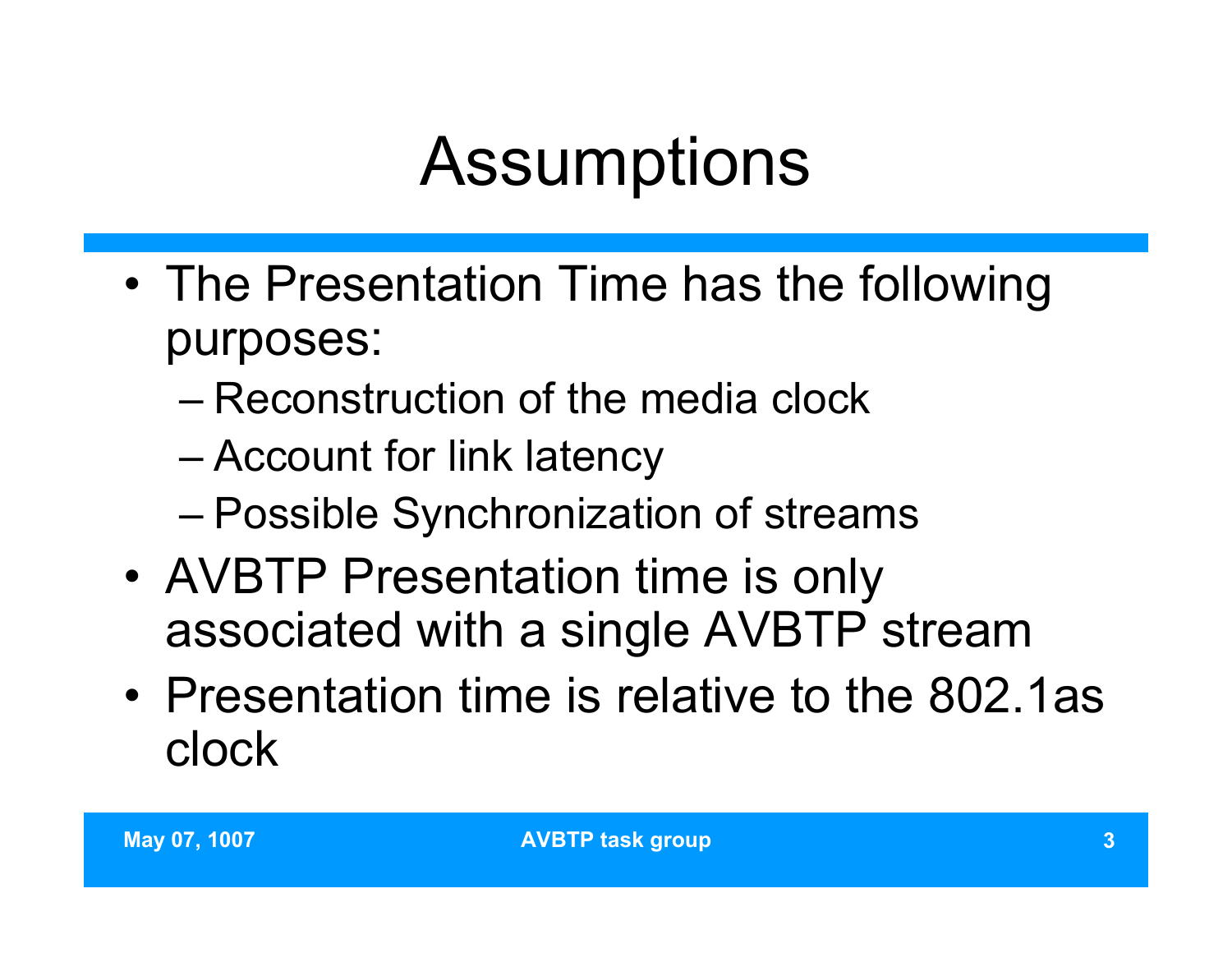### Real Time Audio

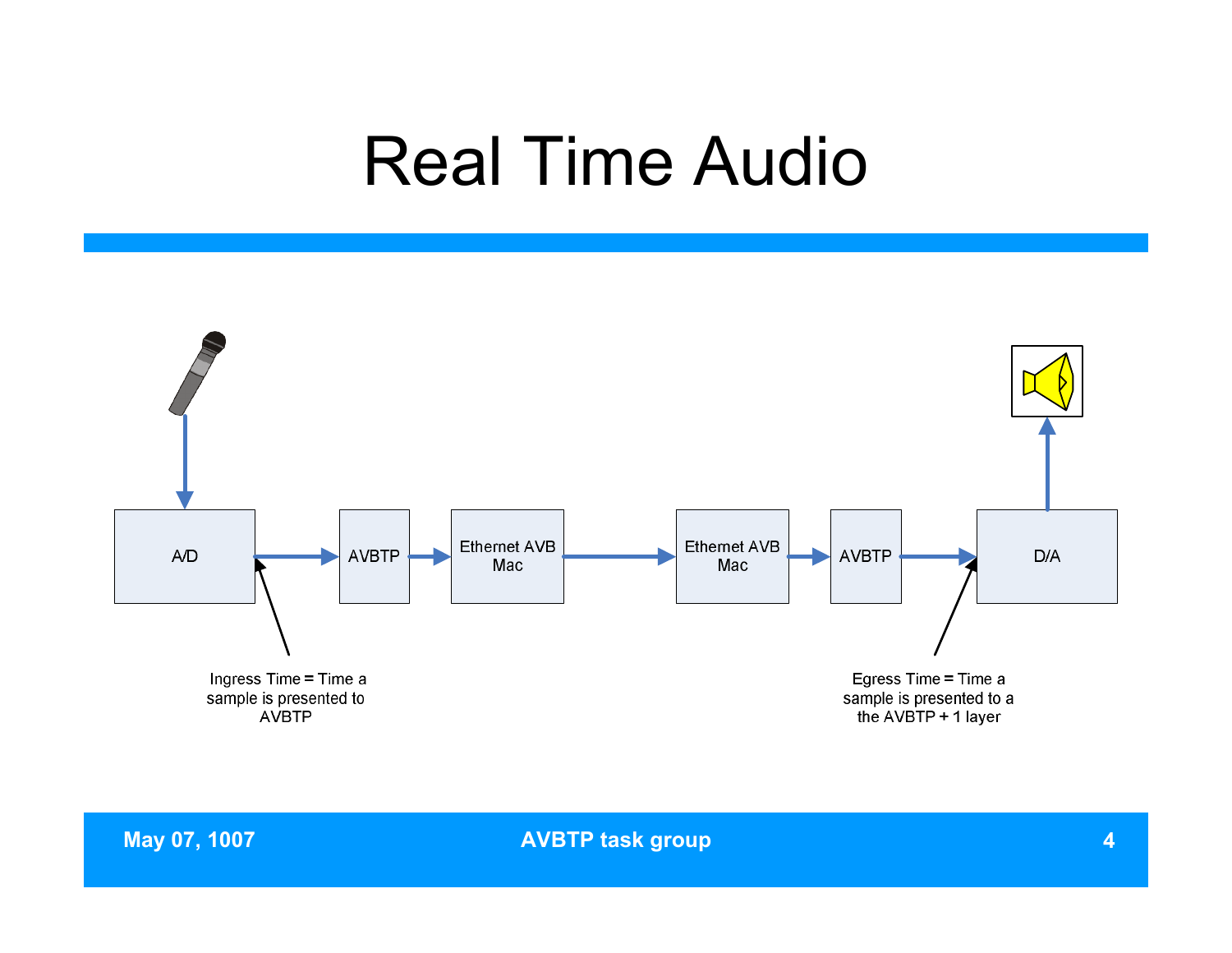# Real Time Audio

- Ingress time is when the sample is sent to the AVBTP layer
- On an I2S interface this is a 802.1AS timestamp of the word clock transition for the received sample.
- Egress time is the Ingress time plus a delay constant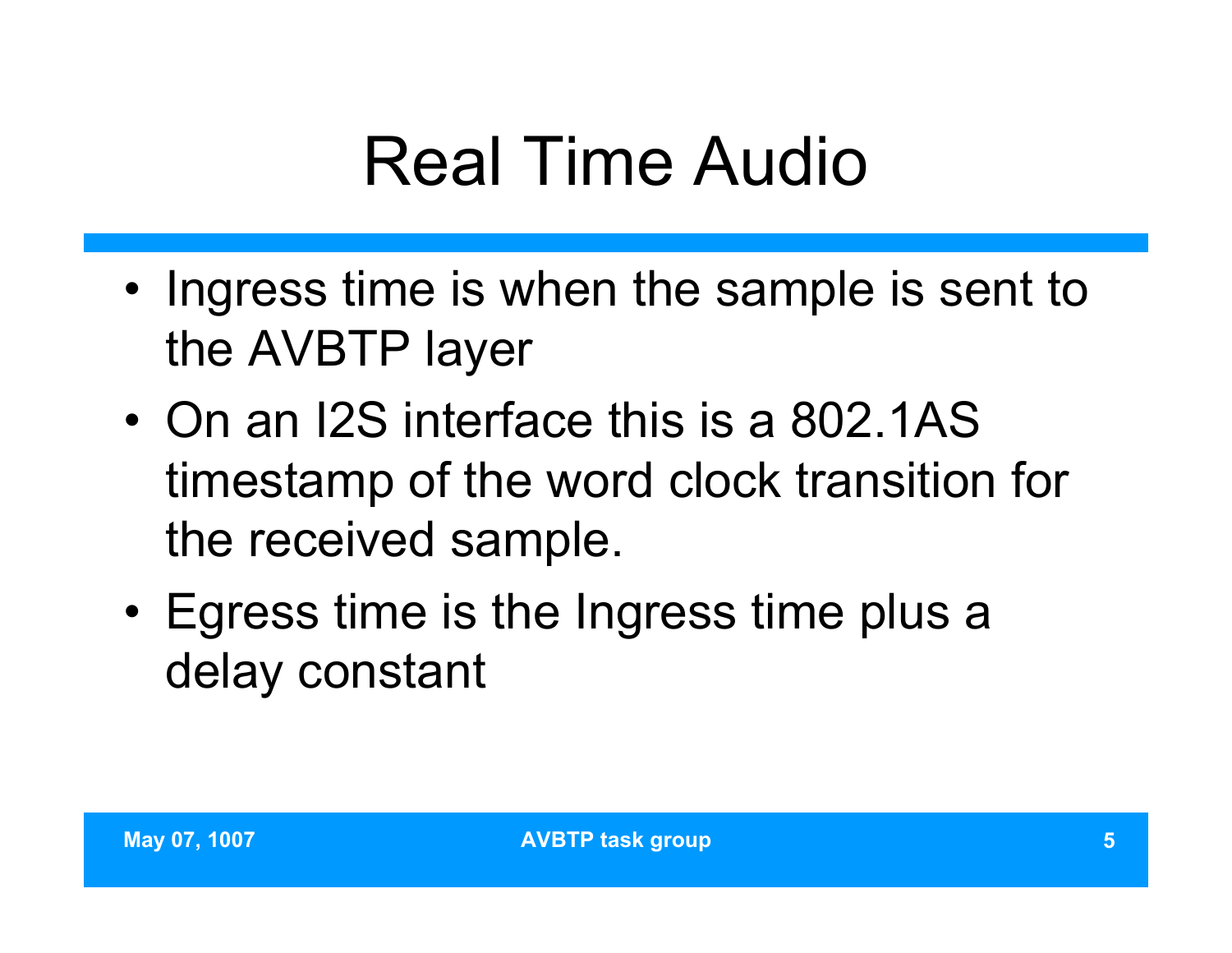### Stored Media

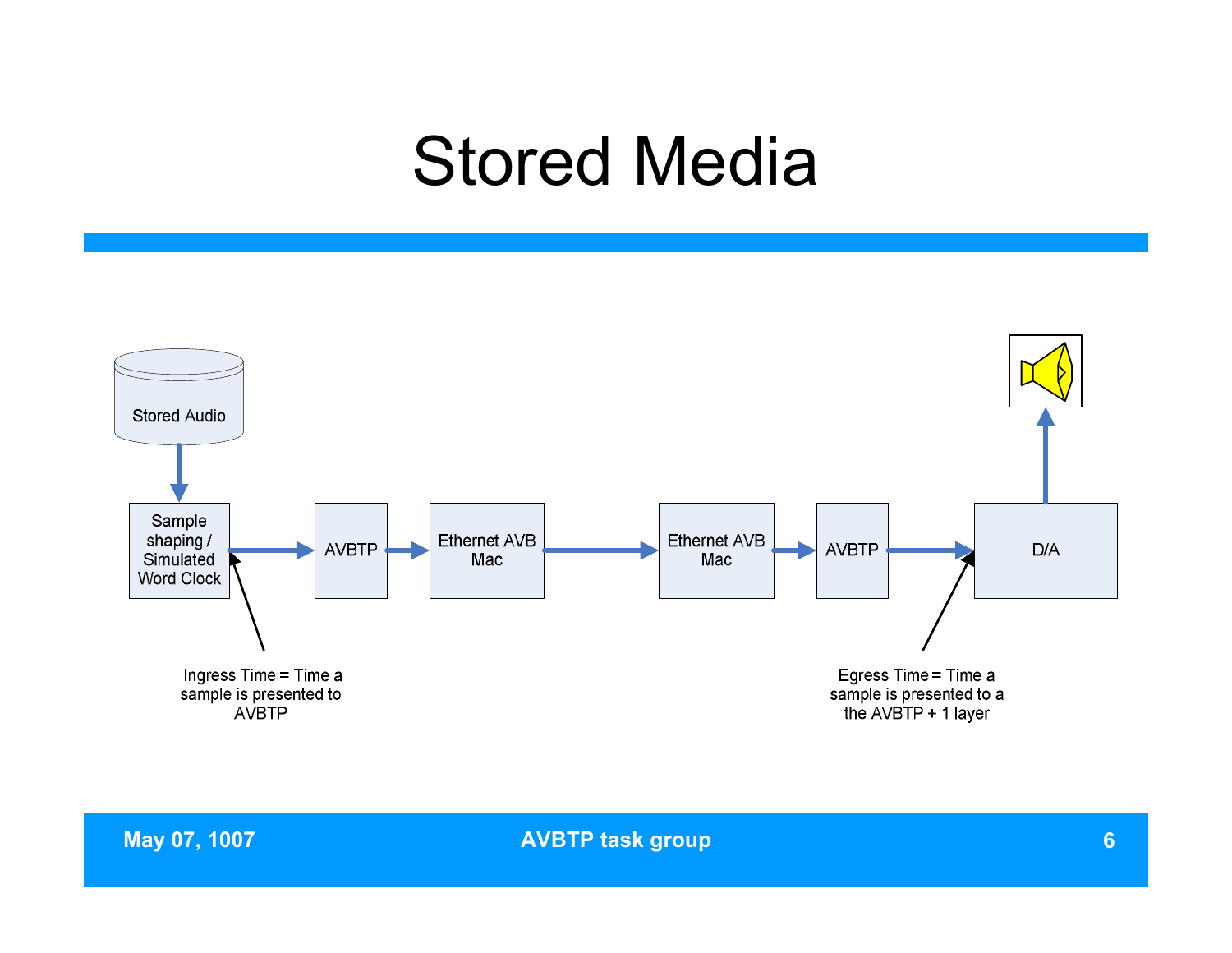## Stored Media

- When samples are simply being read from a disk or other media there is no media clock.
- Simulated ingress times can be computed easily with access to the 802.1AS clock and the stream's sample rate.
- Shaping of sample delivery will have to be done at some point as per 802.1Qav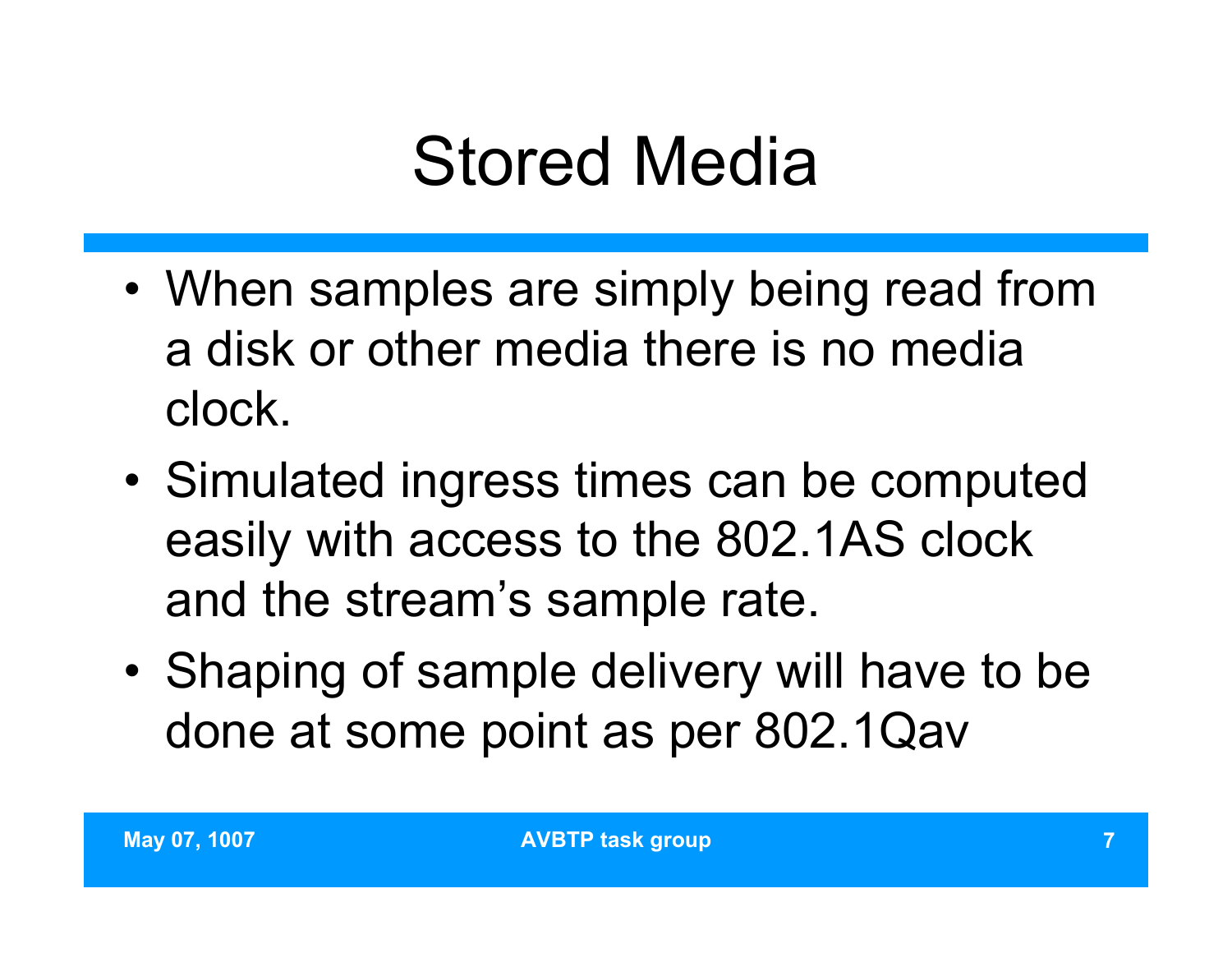# I2S timing

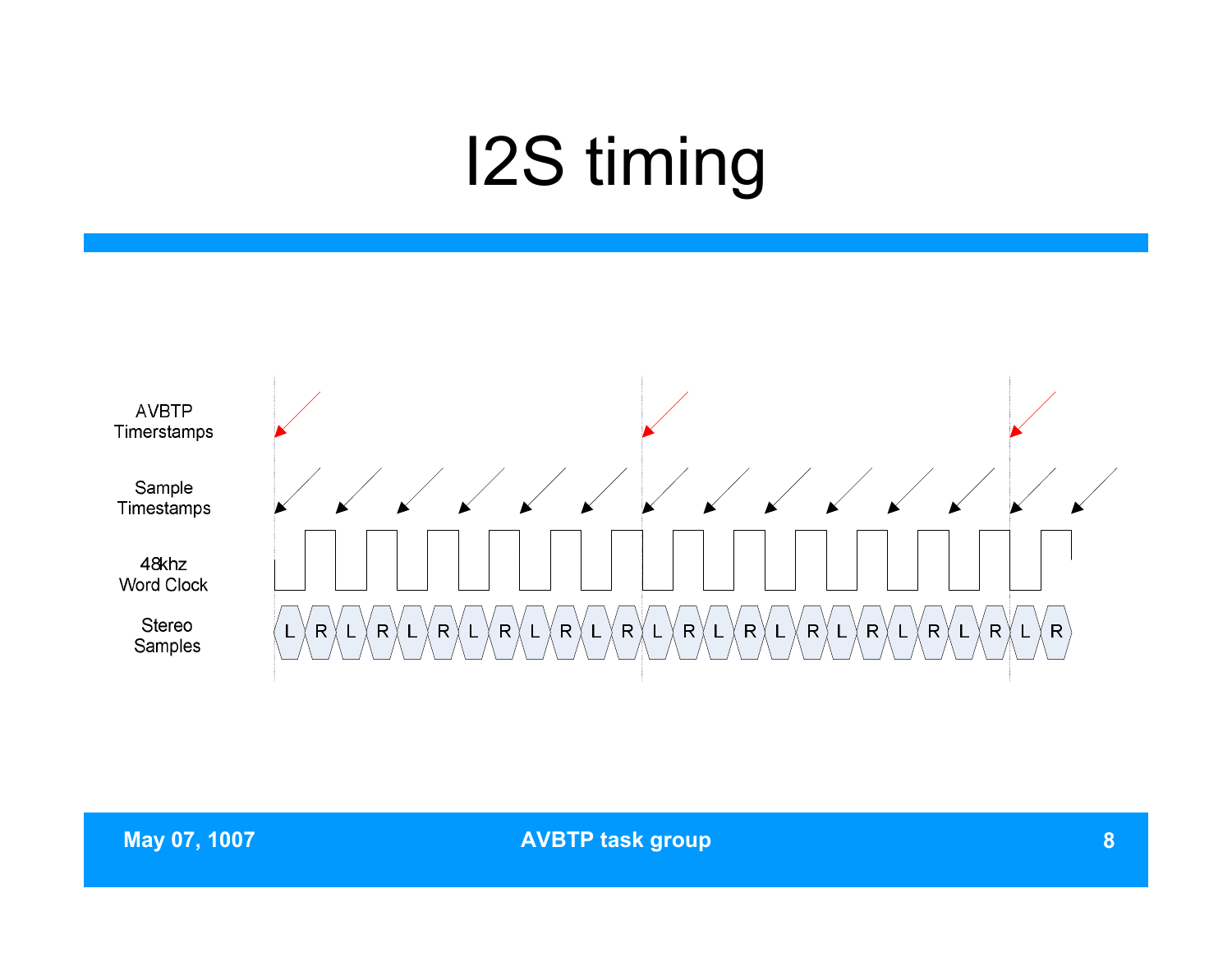#### AVBTP Streams in a Home Theater

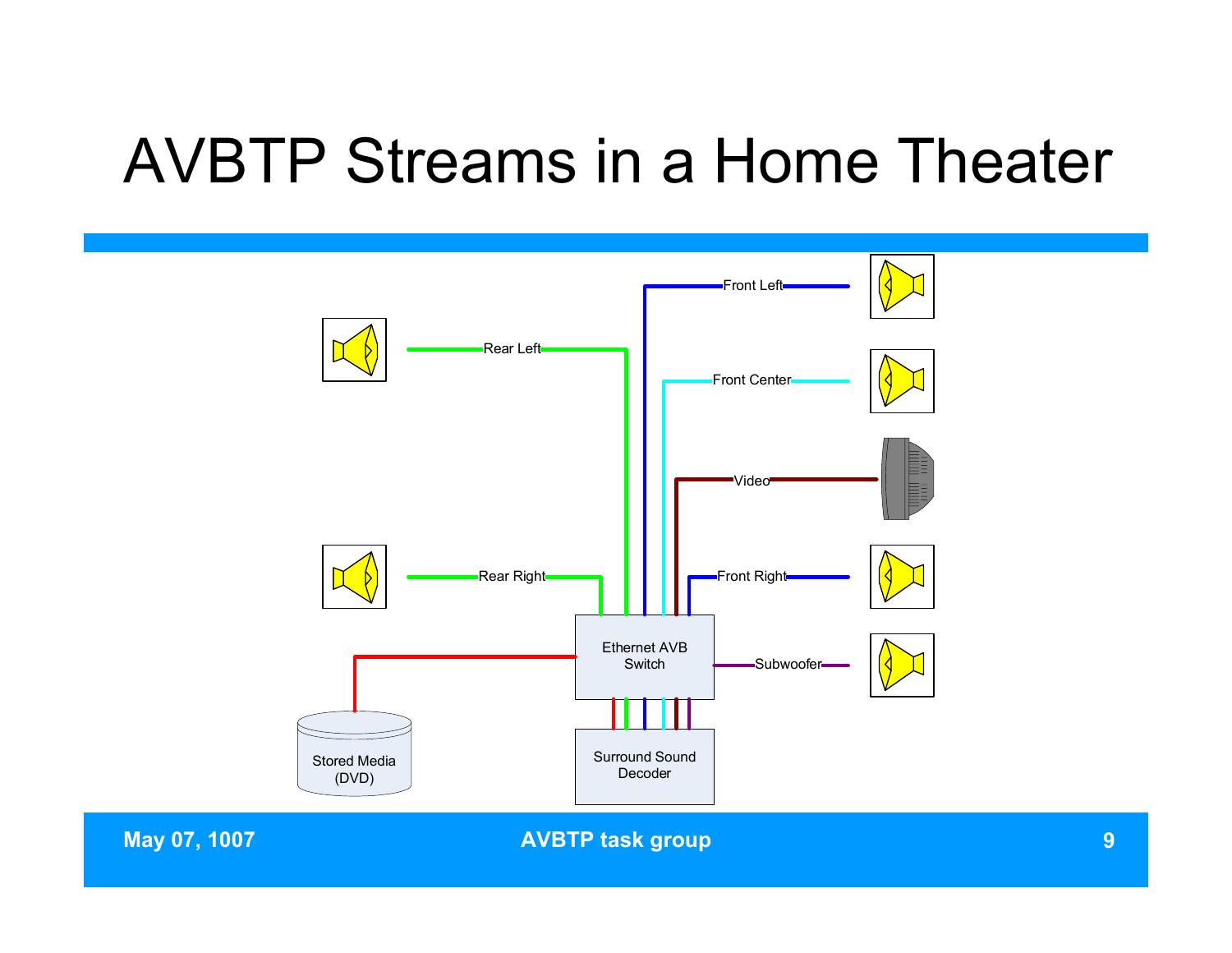## AVBTP Streams in a Home Theater

- Home Theater systems are going 7.2 (7) speakers, 2 subwoofers)
- 9 audio channels + 1 video channel
- Global audio delay (Lip Sync) can be adjusted by the user
- Delay for each audio channel can be adjusted by the user
- Typical setup involves placing a microphone at the listening position and have the surround processor auto set delays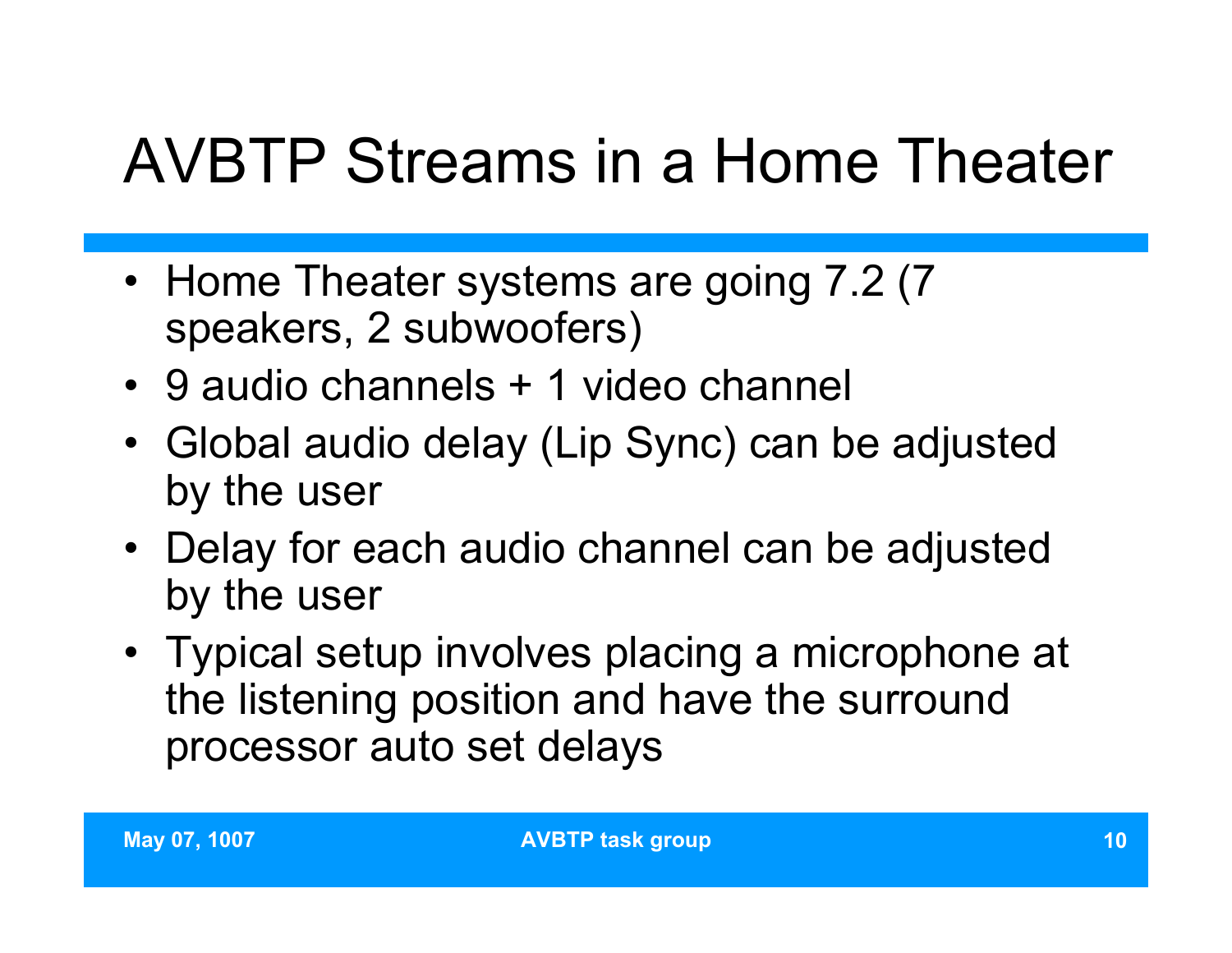# Presentation Time Formats

- Egress Time (30-64 bits)
	- Requires no math on the egress side
	- Could be limited to 2 msecs or less
- Ingress Time (64 bits) + offset (30 bits?)
	- Requires minor math on the egress side
	- Offset would give recommended egress time, but will still allowing the receiver to align streams based on actual ingress time if desired.
- Ingress Time (64 bits)
	- Requires some negotiated or default delta between ingress and egress
	- Additional setup information required to be defined